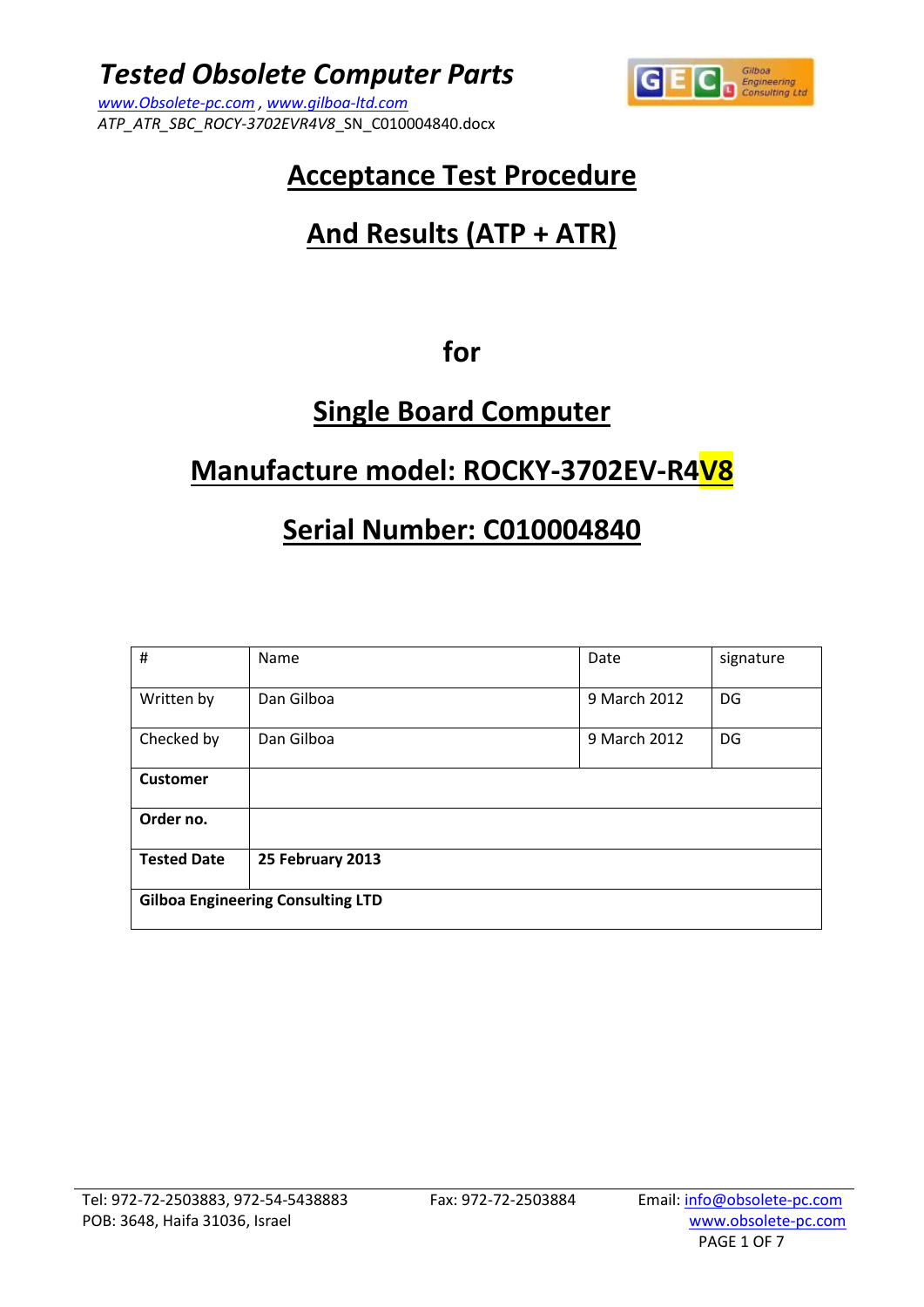

- 1. The Single Board Computer (SBC) is assembled from:
	- a. SBC of IEI, model "Rocky-3702EV-R4V8"
	- b. CPU of Intel, Pentium III, 1000MHz, Spec: SL52R or similar
	- c. Memory of Kingston, Micron Tech or similar: 1 x 128MB, or 2 x 128MB, or 1 x 256MB, or 2 x 256MB
	- d. CPU Cooling Fan for Socket 7: Dynatron DC1206BM
- 2. The following Assembly and Test procedure are conducts:
	- a. Verifying of the correct PN of SBC, CPU, Memory and Fan.
	- b. Written of SBC SN, CPU SN, Memory SN and Fan SN.
	- c. Assembly of CPU, FAN and Memory.
	- d. Apply CPU Fan thermal paste.
	- e. Adding SBC part number and Serial number (that will be of the ROCKY-3702EV board) to the Assembled SBC.
	- f. Visual inspection of the assembled SBC.
	- g. Installing the SBC in a PC with backplane type PCIMG, part number: PCI-14S2.
	- h. Connecting: Display, Keyboard & Mouse, Ethernet cable, HDD-IDE (primary), CD-IDE (secondary), Floppy, RS232-COM1, RS232-COM2.
	- i. Powering the PC.
	- j. Entering the BIOS menu, and setting the time & Date, Auto-detect IDE devices (HDD and CD), Setting booting sequence (HDD, CD, Floppy). Checking PC-Health menu (voltages and CPU temperature)
	- k. Verifying general operation of the PC (Windows NT or XP is booting, Keyboard and mouse functioning).
	- l. Testing CPU speed and ID number
	- m. Testing memory size
	- n. Testing VGA output
	- o. Testing mouse
	- p. Testing Keyboard
	- q. Testing the Ethernet connection
	- r. Testing COM1 and COM2 connections
	- s. Testing CD interface
	- t. Testing FDD interface
	- u. Verifying operation of the CPU Cooling Fan
	- v. Testing Parallel Port (in DOS with "CheckIt" software)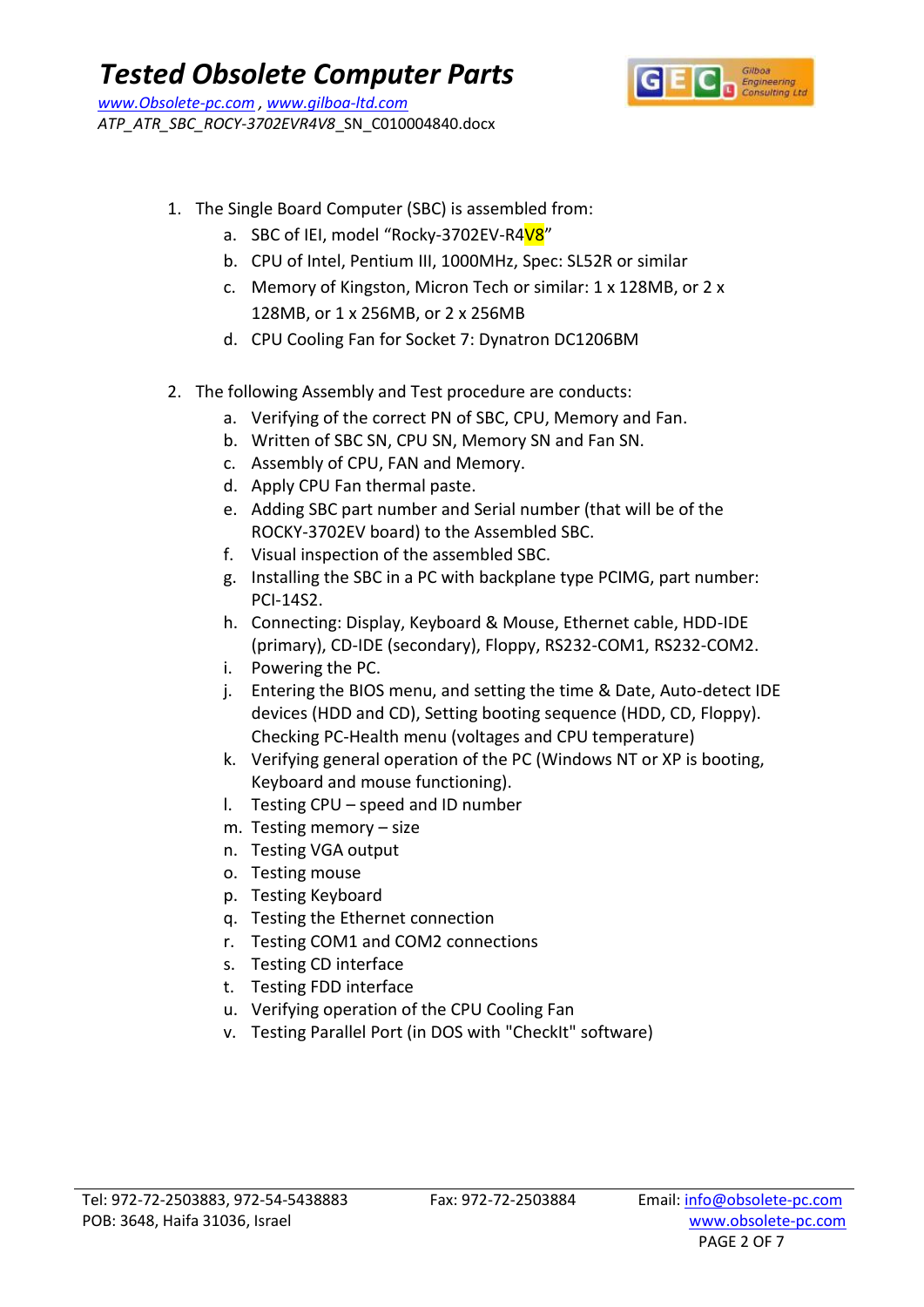*www.Obsolete-pc.com , www.gilboa-ltd.com ATP\_ATR\_SBC\_ROCY-3702EVR4V8*\_SN\_C010004840.docx



3.

#### **Acceptance Test Results**

- 1. SBC PN: ROCKY-3702EV-R4V8
- 2. SBC Serial Number: C010004840
- 3. Visual identification of components

| #              | <b>Item</b> | <b>PN</b>           | <b>Status</b> | <b>SN</b>         | <b>Notes</b>      |
|----------------|-------------|---------------------|---------------|-------------------|-------------------|
| $\mathbf{1}$   | <b>SBC</b>  | ROCY-3702EV-R4      | OK            | C010004840        |                   |
| $\overline{2}$ | <b>CPU</b>  | Intel, Pentium III, | 0K            | Q112A753-0220     | SN is copied from |
|                |             | 1000 MHz, spec:     |               | 01 MALAY          | the CPU           |
|                |             | SL52R or similar    |               |                   |                   |
| 3              | Memory      | Kingston or Micron  | 0K            | 1 x 256MB         | SN from HWINFO    |
|                |             | Tech or similar:    |               | <b>KINGSTON</b>   | software (in XP   |
|                |             | 1 x 128MB or        |               | 32MX64PC133CL3168 | OS):              |
|                |             | 2 x 128 MB or       |               |                   | 294725377         |
|                |             | 1 x 256MB           |               |                   |                   |
| 4              | <b>FAN</b>  | Dynatron            | 0K            | <b>NA</b>         | SN is from the    |
|                |             | DC1206BM            |               |                   | sealed package.   |
| 5              | <b>SBC</b>  | ROCY-3702EV-        | 0K            | C010004840        | Assembled from    |
|                |             | R4 <sub>V8</sub>    |               |                   | the 4 above items |

#### 4. Visual inspection of assembled SBC

| #              | Item                    | PN                               | <b>Assembly status</b> | <b>Notes</b> |
|----------------|-------------------------|----------------------------------|------------------------|--------------|
|                | <b>SBC</b>              | ROCY-3702EV-<br>R4 <sub>V8</sub> | <b>YES</b>             |              |
| $\overline{2}$ | Identification<br>label | $\sim$                           | <b>YES</b>             |              |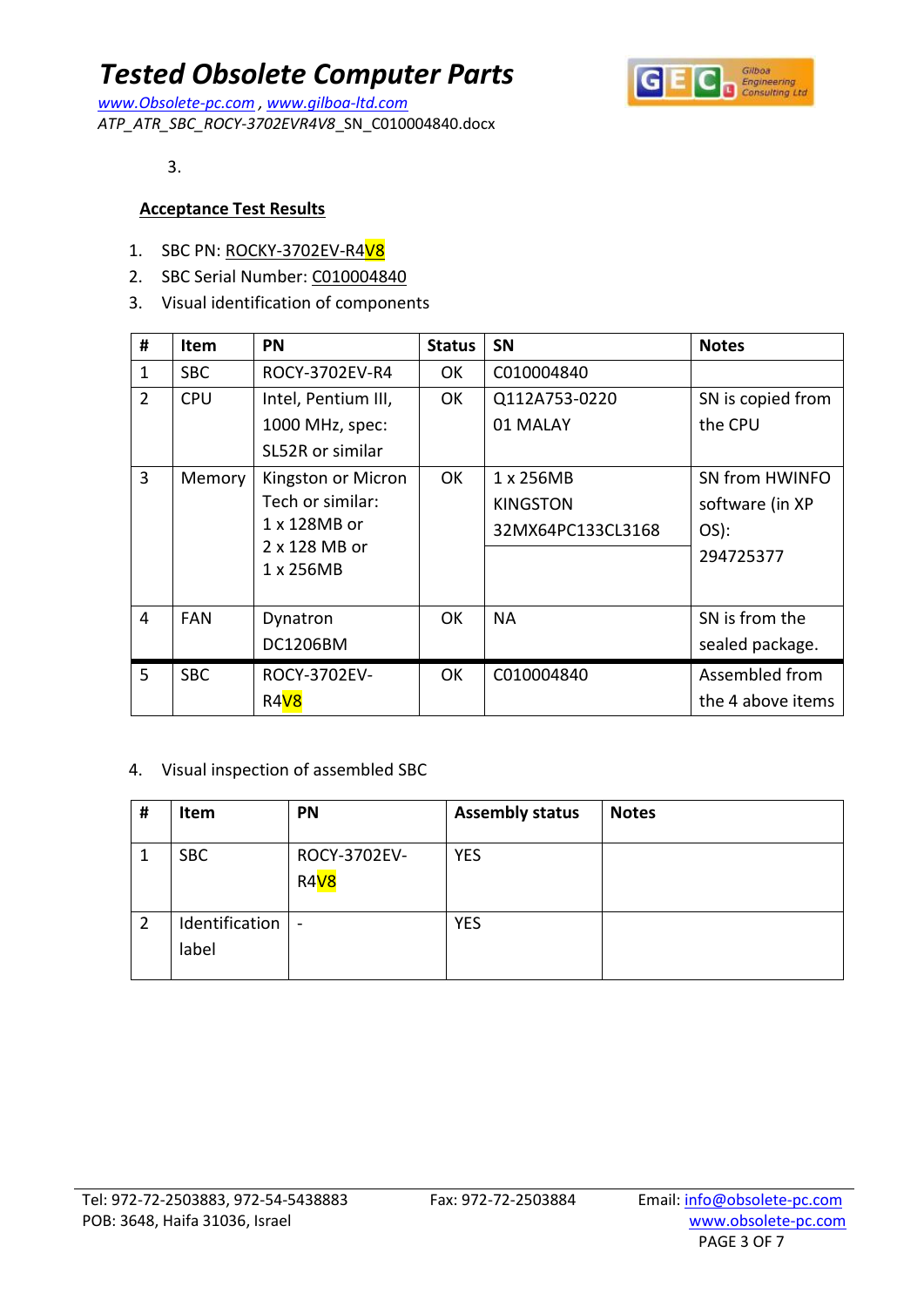

*www.Obsolete-pc.com , www.gilboa-ltd.com ATP\_ATR\_SBC\_ROCY-3702EVR4V8*\_SN\_C010004840.docx

#### 5. SBC installation and basic connection

| #   | Item                     | <b>Connected / Installed</b>             | <b>Status</b> | <b>Notes</b>                                                                                     |
|-----|--------------------------|------------------------------------------|---------------|--------------------------------------------------------------------------------------------------|
| 1.  | Jumper 3                 | Short 1-3                                | OK            |                                                                                                  |
|     |                          | Short 2-4                                |               |                                                                                                  |
| 2.  | Jumper 4                 | Open                                     | OK            |                                                                                                  |
| 3.  | Jumper 5                 | Short 2-3                                | OK            |                                                                                                  |
| 4.  | Jumper 7                 | Short 1-2                                | OK            |                                                                                                  |
| 5.  | Jumper 8                 | Short 1-2                                | OK            |                                                                                                  |
| 6.  | Jumper 11                | Short 3-4                                | OK            |                                                                                                  |
| 7.  | Jumper 12                | Short 3-4                                | OK            |                                                                                                  |
| 8.  | <b>CPU FAN</b>           | CPU Cooling FAN: CN13                    | OK            |                                                                                                  |
| 9.  | <b>SBC</b>               | Installed in PC                          | OK            | PC with backplane PCIMG,<br>part number: PCI-14S2.<br><b>PSU IS OFF</b>                          |
| 10. | Display                  | Connected (J1)                           | OK            |                                                                                                  |
| 11. | Keyboard<br>PS/2         | Connected (CN18)                         | OK            | Connected to Y cable                                                                             |
| 12. | Mouse $-$<br>PS/2        | Connected (CN18)                         | OK            | Connected to Y cable                                                                             |
| 13. | Ethernet                 | 100MB connection (CN10)                  | OK            |                                                                                                  |
| 14. | HDD IDE                  | Connected to Primary IDE<br>(CN1)        | OK            | Installed with Windows NT4<br>SP6 OS and Windows XP OS                                           |
| 15. | CD/DVD<br><b>IDE</b>     | CD - Connected to Secondary<br>IDE (CN3) | OK            |                                                                                                  |
| 16. | COM1<br>COM <sub>2</sub> | Connect COM1 and COM2<br>cables          | OK            | $Com1$ – the SBC rear bracket<br>(CN12), Com2 - flat cable<br>connected to SBC CN11<br>connector |
| 17. | <b>FDD</b>               | Connected (CN2)                          | OK            |                                                                                                  |
| 18. | HDD LED                  | Connected (CN7)                          | OK            | CN7: pin 15 $(+)$ , pin 13 $(-)$                                                                 |
| 19. | USB cable                | Connect USB1 and USB2<br>cables to CN9   | OK            | CN9 Pin 1 is USB 1 (+)<br>CN9 Pin 2 is USB 2 (-)                                                 |
| 20. | SW Reset                 | Connected (CN7)                          | OK            | CN7: pin 11 and pin 9                                                                            |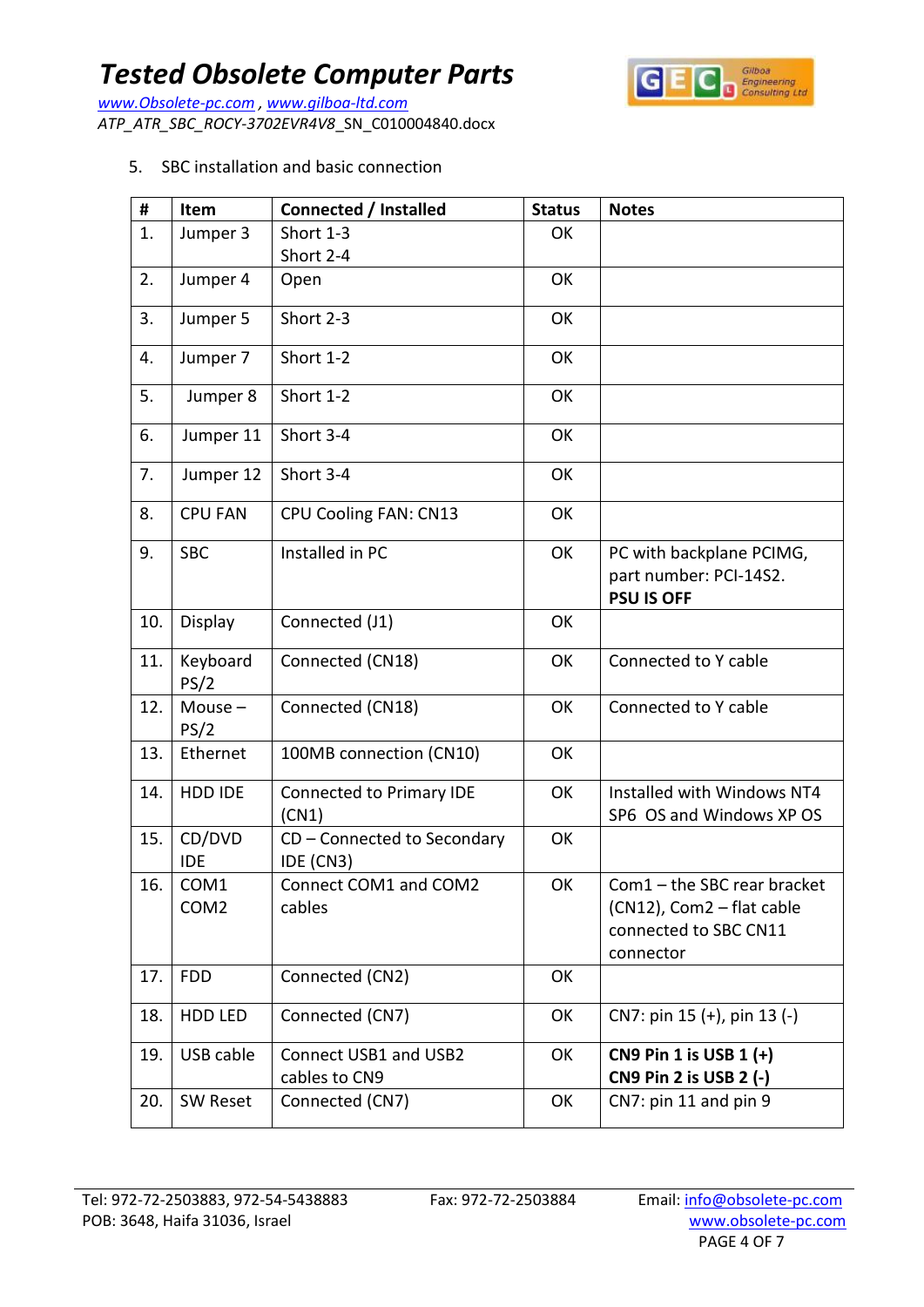*www.Obsolete-pc.com , www.gilboa-ltd.com ATP\_ATR\_SBC\_ROCY-3702EVR4V8*\_SN\_C010004840.docx



6. Operation of SBC

| #   | Item                        | <b>Test</b>                                                                                                        | <b>Status</b> | <b>Notes</b>                                                                                                                              |
|-----|-----------------------------|--------------------------------------------------------------------------------------------------------------------|---------------|-------------------------------------------------------------------------------------------------------------------------------------------|
| 1.  | PC PSU                      | Connect to Power and turn ON                                                                                       |               | PC is powering up,<br>showing power up<br>displays                                                                                        |
| 2.  | <b>BIOS</b> version         | Check BIOS version while<br>booting: 2.2                                                                           | OK            | Bios was 1.6.<br><b>Updated to 2.2</b>                                                                                                    |
| 3.  | Hit "DEL" and<br>enter BIOS | Setting BIOS values:                                                                                               |               |                                                                                                                                           |
| 4.  |                             | <b>Select Optimal setting</b>                                                                                      | <b>SET</b>    |                                                                                                                                           |
| 5.  |                             | Set Date & Time to current<br>Israel setting                                                                       | <b>SET</b>    | Set to Israel Time                                                                                                                        |
| 6.  |                             | Set FDD to 1.44MB                                                                                                  | <b>SET</b>    |                                                                                                                                           |
| 7.  |                             | Set IDE Auto-detect to detect<br>HDD and CD                                                                        | <b>SET</b>    |                                                                                                                                           |
| 8.  |                             | Set "Wait for "F1" if error to:<br><b>DISABLE</b>                                                                  | <b>SET</b>    |                                                                                                                                           |
| 9.  |                             | Set quick boot to: ENABLE                                                                                          | <b>SET</b>    |                                                                                                                                           |
| 10. |                             | Set boot sequence as follow:<br>First - IDEO (HDD)<br>Second - CD<br>Third - Floppy<br>Try other boot devices - NO | <b>SET</b>    |                                                                                                                                           |
| 11. |                             | Set Floppy drive swap to:<br><b>DISABLE</b>                                                                        | <b>SET</b>    |                                                                                                                                           |
| 12. |                             | Set Floppy drive seek to:<br><b>DISABLE</b>                                                                        | <b>SET</b>    |                                                                                                                                           |
| 13. |                             | Verify "PC Health Status"<br>Vcore<br>+5VDC<br>$+12VDC$<br>-5VDC<br>$-12VDC$<br>Vio<br>CPU temperature             | OK            | $+1.7$ to $+1.8$ V<br>+4.7 to +5.3 $V$<br>+10.5 to +13.5 V<br>$-5.3$ to $-4.7$ V<br>$-13$ to $-11$ V<br>+3.3.0 to 3.50 V<br>Less 55 deg C |
| 14. |                             | <b>USB Passive Release: ENABLE</b>                                                                                 | <b>SET</b>    |                                                                                                                                           |
| 15. |                             | <b>USB Function: ENABLE</b>                                                                                        | <b>SET</b>    |                                                                                                                                           |
| 16. |                             | Save setting and Exit BIOS                                                                                         | <b>SET</b>    |                                                                                                                                           |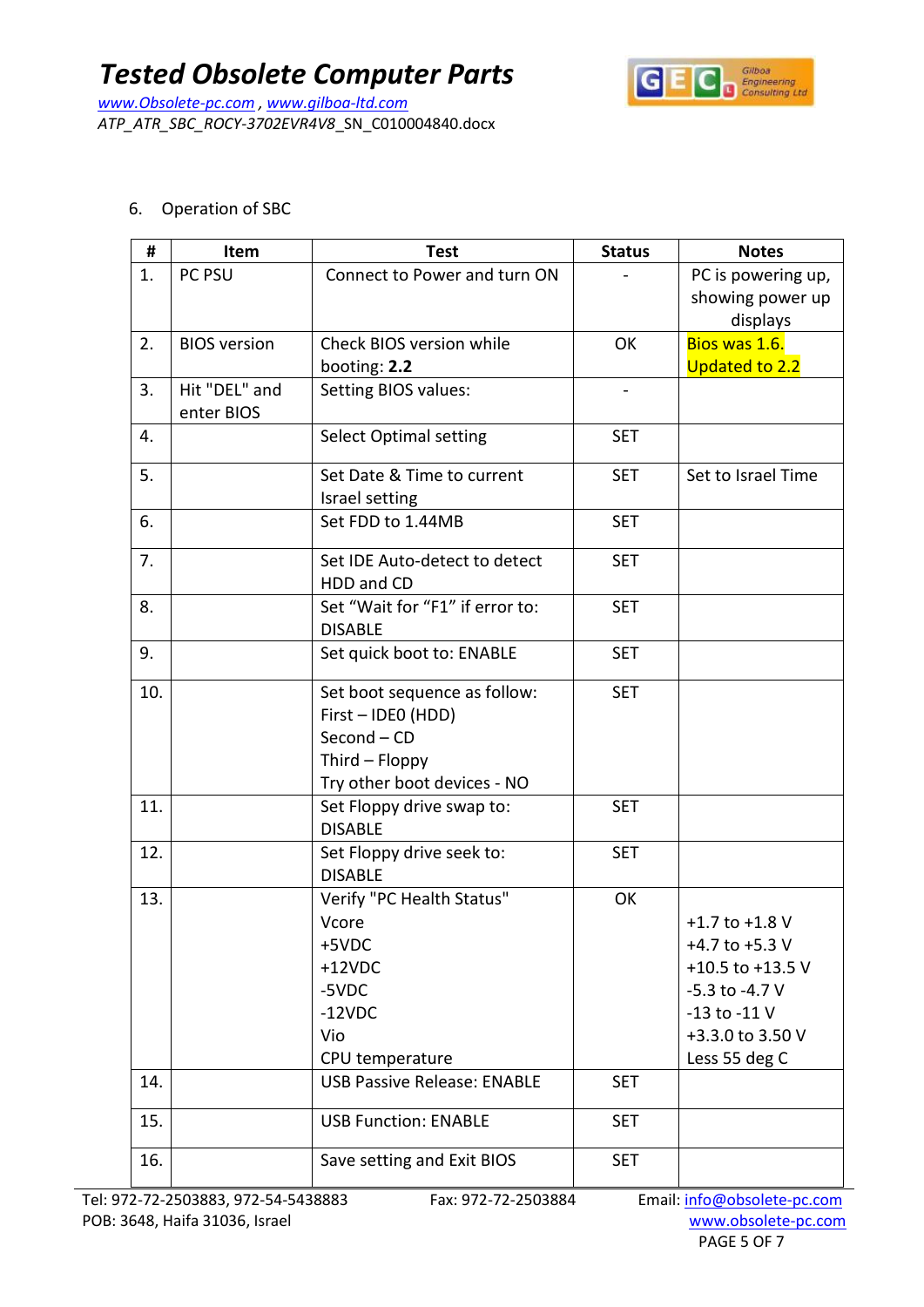

*www.Obsolete-pc.com , www.gilboa-ltd.com ATP\_ATR\_SBC\_ROCY-3702EVR4V8*\_SN\_C010004840.docx

| #   | Item             | <b>Test</b>                                                | <b>Status</b> | <b>Notes</b>                            |
|-----|------------------|------------------------------------------------------------|---------------|-----------------------------------------|
|     |                  | menu: YES                                                  |               |                                         |
| 17. | <b>SW Reset</b>  | While the computer boot,                                   | OK            |                                         |
|     |                  | before OS is booting, press SW                             |               |                                         |
|     |                  | Reset and verify that the                                  |               |                                         |
|     |                  | computer is reset                                          |               |                                         |
| 18. | <b>OS</b>        | Select Windows XP from the<br>boot menu.                   | OK            | Windows XP is                           |
|     |                  |                                                            |               | booting up                              |
|     |                  | PS - in Windows XP OS - update                             |               |                                         |
|     |                  | video refresh rate to 75Hz to                              |               |                                         |
|     |                  | avoid video flickering.                                    |               |                                         |
| 19. | Keyboard PS/2    | Press WINDOWS key, verify                                  | OK            |                                         |
|     |                  | opening of windows. Use other                              |               |                                         |
|     |                  | keys to verify proper operation                            |               |                                         |
| 20. | Mouse PS/2       | Move mouse                                                 | OK            |                                         |
| 21. | Ethernet-        | Perform CMD - IPCONFIG test.                               | OK            |                                         |
|     | 100MB            | Verify display IP properties.                              |               |                                         |
|     | connection       | Open browser and surf the                                  |               |                                         |
|     |                  | web.                                                       |               |                                         |
| 22. | Floppy           | Put Floppy diskette in the FDD.                            | OK            |                                         |
|     |                  | Open My computer and                                       |               |                                         |
|     |                  | navigate to the FDD.                                       |               |                                         |
| 23. | CD/DVD IDE       | Put CD in the DVD. Open My<br>computer and navigate to the | OK            |                                         |
|     |                  | CD.                                                        |               |                                         |
| 24. | COM1 and         | Perform communication test                                 | OK            | <b>Use RS232 D9</b>                     |
|     | COM <sub>2</sub> | between COM 1 and COM2                                     |               | F-F cross cable                         |
| 25. | Reboot the       | Reboot the computer from                                   |               |                                         |
|     | computer         | windows menu.                                              |               |                                         |
| 26. | CPU type and     | While computer is booting                                  | OK            | While booting,                          |
|     | speed            | verify:                                                    |               | according to the                        |
|     |                  | CPU: Pentium III, 750E MHz,<br>spec: SL52R or similar      |               | configuration.<br><b>Multiplier 7.5</b> |
| 27. | Run HWINFO32     | Select the following parameters                            | OK            |                                         |
|     | software         | to be tested:                                              |               |                                         |
| 28. | CPU type         | CPU type:                                                  | OK            | According to the                        |
|     |                  | Pentium III-1000MHz                                        |               | configuration                           |
|     |                  | CPU S-Spec: SL52R                                          |               | <b>Multiplier 7.5</b>                   |
| 29. | Memory type      | Memory size and type:                                      | 256 MB        | SN:                                     |
|     | and size         | According to configuration:                                | OK            | 294725377                               |
|     |                  | 1 x 256MB                                                  |               |                                         |
| 30. | MAC address      | Identification of the board by                             | info          | 00-E0-4C-4B-0B-5F                       |
|     |                  | the Ethernet MAC address                                   |               |                                         |